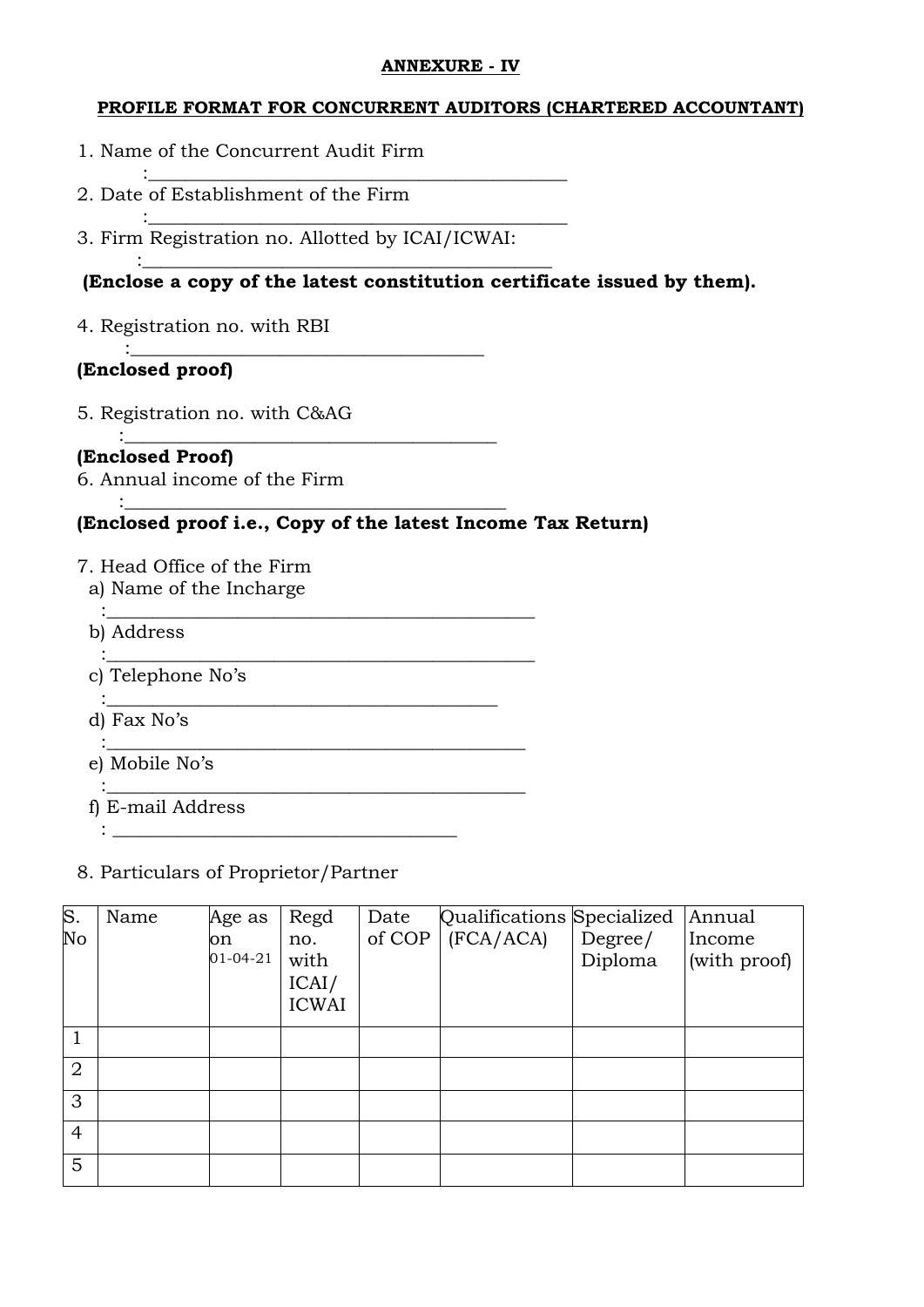### 9. Experience (Enclosed Details/documentary Evidences)

| S.No           | Nature of Audit             | No. of   | No. of          | Period |
|----------------|-----------------------------|----------|-----------------|--------|
|                |                             | Banks/Co | <b>Business</b> |        |
|                |                             | mpanies  | Unites          |        |
|                | Statutory audit             |          |                 |        |
|                | a)As bank Central Statutory |          |                 |        |
|                | Auditors                    |          |                 |        |
|                | b) As banks Business Unit   |          |                 |        |
|                | Auditors                    |          |                 |        |
|                | c) Audit of other Companies |          |                 |        |
| $\overline{2}$ | Concurrent / Revenue        |          |                 |        |
|                | Audit/Inspection            |          |                 |        |
| 3              | I.S.Audit                   |          |                 |        |
| $\overline{4}$ | <b>Stock Audit</b>          |          |                 |        |
| 5              | <b>Risk Based Audit</b>     |          |                 |        |
| 6              | Other(Specify)              |          |                 |        |

10. Addresses of the Branch (es) with name of Incharge of each such Branches have been brought to the notice of ICAI.

| <b>Business</b><br>Unit | Name of the<br>Incharge | Address(along with<br>Phone/fax/mobile/<br>e-mail) | Whether<br>establishment<br>brought to the<br>notice of<br>ICAI(Yes/NO) |
|-------------------------|-------------------------|----------------------------------------------------|-------------------------------------------------------------------------|
| A                       |                         |                                                    |                                                                         |
| $\mathbf B$             |                         |                                                    |                                                                         |
| $\mathcal{C}$           |                         |                                                    |                                                                         |
|                         |                         |                                                    |                                                                         |

11. Whether the Firm or any partner has ever been debarred by ICAI/ICWAI/RBI. If yes, details be mentioned.

| S.<br>No | Name of the Firm / Partner   Brief Reason for Debar |  |
|----------|-----------------------------------------------------|--|
|          |                                                     |  |
|          |                                                     |  |
|          |                                                     |  |
|          |                                                     |  |

# **Signature/Seal of Concurrent Auditor**